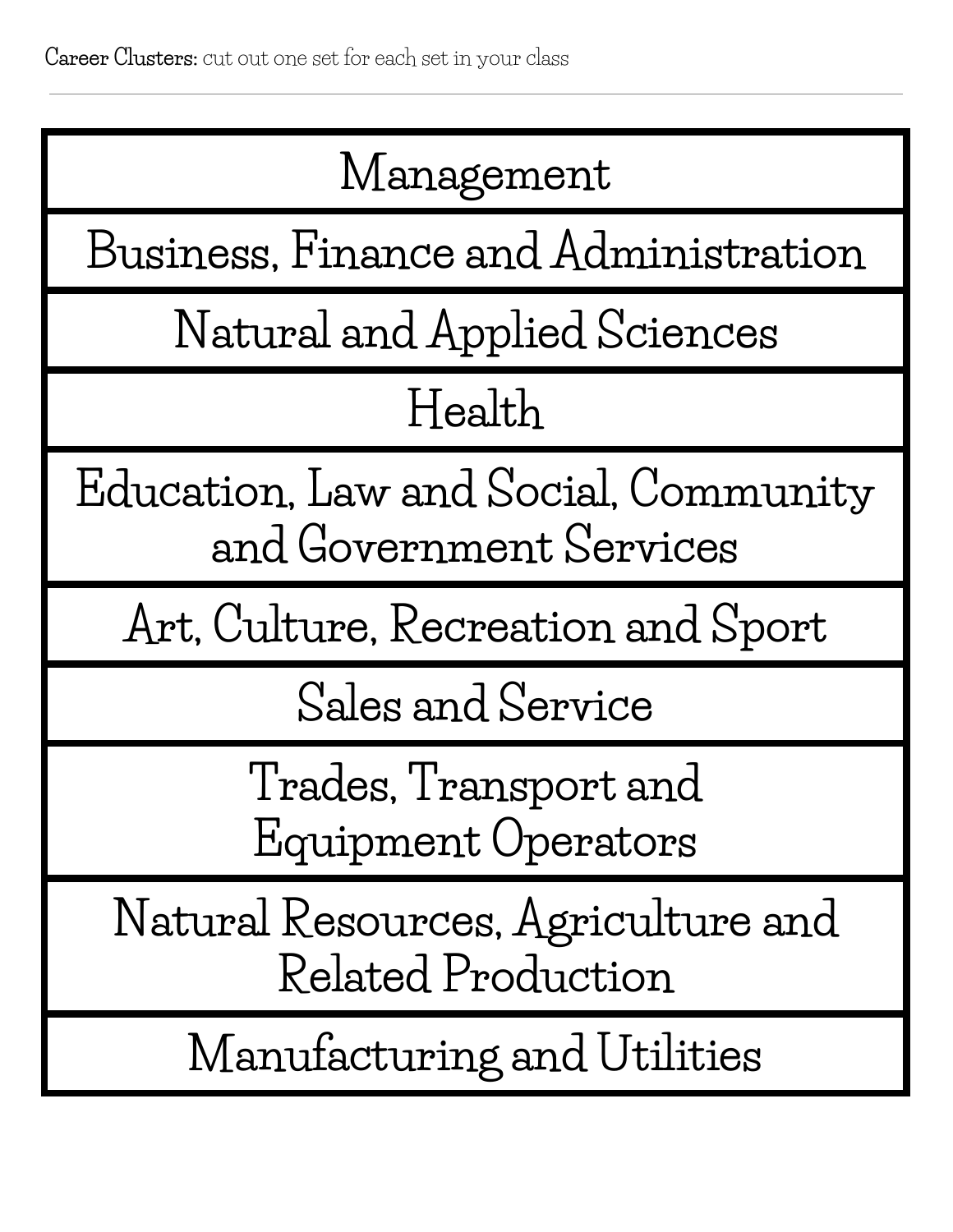# **Management**

| Legislator                                            | Senior Government Official                | Financial or<br>Communications Manager          |
|-------------------------------------------------------|-------------------------------------------|-------------------------------------------------|
| Human Resources Manager                               | Purchasing Manager                        | Administrator in a College or<br>University     |
| Elementary or Secondary<br>Principal                  | Commissioned Police<br>Officers           | Fire Chiefs and Senior<br>Firefighting Officers |
| Commissioned Officers of<br>the Canadian Armed Forces | Library, Museum or Art<br>Gallery Manager | Corporate Sales Manager                         |
| Home Building and<br>Renovation Manager               | Restaurant and Food<br>Services Manager   | Director of Operations                          |
| Vice President of Marketing                           | Retail and Wholesale<br>Trade Managers    | Chief Executive Officer<br>(CEO)                |
| Controller<br>(Chief Financial Officer)               | l'l' Manager                              | Quality Assurance Manager                       |
| Entrepreneur                                          | Engineering Manager                       | Construction Manager                            |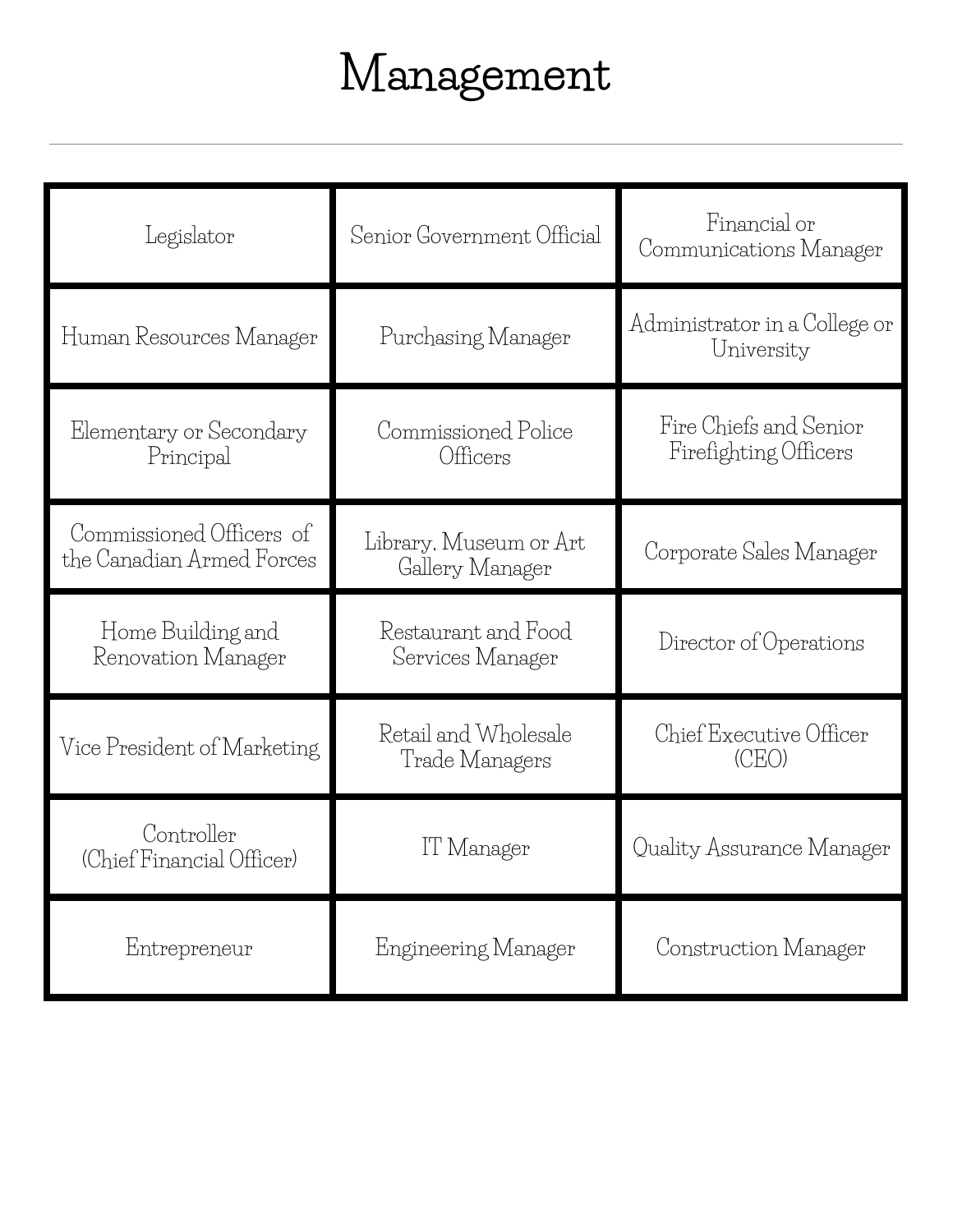### **Business, Finance and Administration**

| Financial Auditor               | Securities Agent               | Investment Dealers and<br>Brokers   |
|---------------------------------|--------------------------------|-------------------------------------|
| Human Resources<br>Professional | Public Relations Agent         | Business Management<br>Consultant   |
| Insurance Office Agent          | Marketing Coordinator          | Administrative Support<br>Worker    |
| Administrative Officer          | Executive Assistant            | Recruitment Officer                 |
| Property Administrator          | Purchasing Officer             | Conference and Event<br>Planner     |
| Justice of the Peace            | Border Services Officer        | Court Reporter                      |
| Bookkeeper                      | Insurance Underwriter          | Quality Assurance Manager           |
| Appraiser                       | Customs and Shipping<br>Broker | Data Entry Clerk                    |
| Payroll Administrator           | Letter Carrier                 | Production Logistics<br>Coordinator |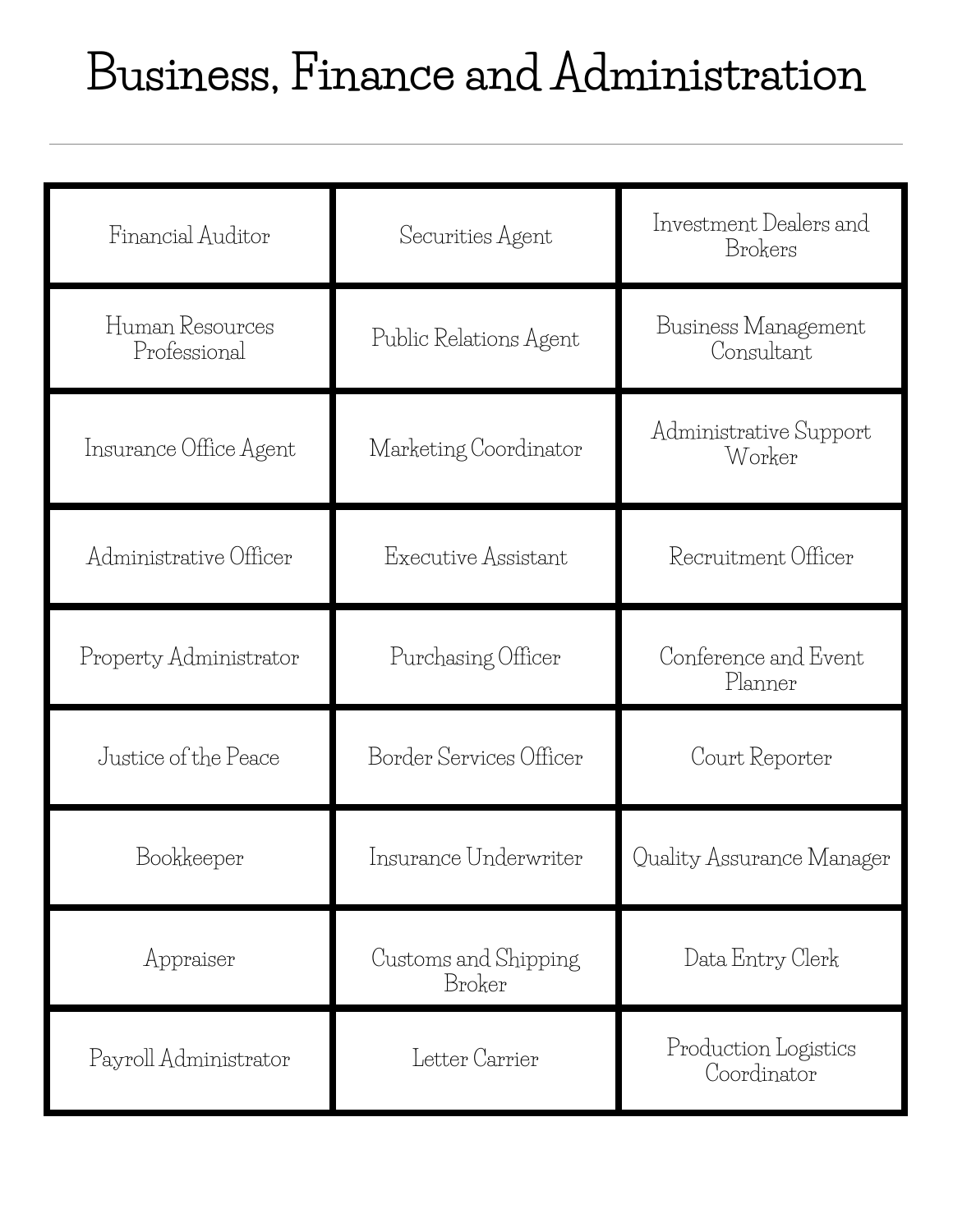## **Natural and Applied Sciences**

| Physicist                         | Astronomer                          | Chemist                  |
|-----------------------------------|-------------------------------------|--------------------------|
| Geoscientist                      | Oceanographer                       | Meteorologist            |
| Biologist                         | Forestry Professional               | Agricultural Consultant  |
| Civil or Mechanical Engineer      | Chemical Engineer                   | Aerospace Engineer       |
| Architect                         | Urban and Land Use Planner          | Land Surveyor            |
| Mathematician                     | Data Administrator                  | Software Engineer        |
| Computer Programmer               | Web Designer and Developer          | Chemical Technologist    |
| Geographical Technician           | Conservation and Fishery<br>Officer | Horticulture Technician  |
| Aircraft Instrument<br>Technician | Drafting Technician                 | Land Survey Technologist |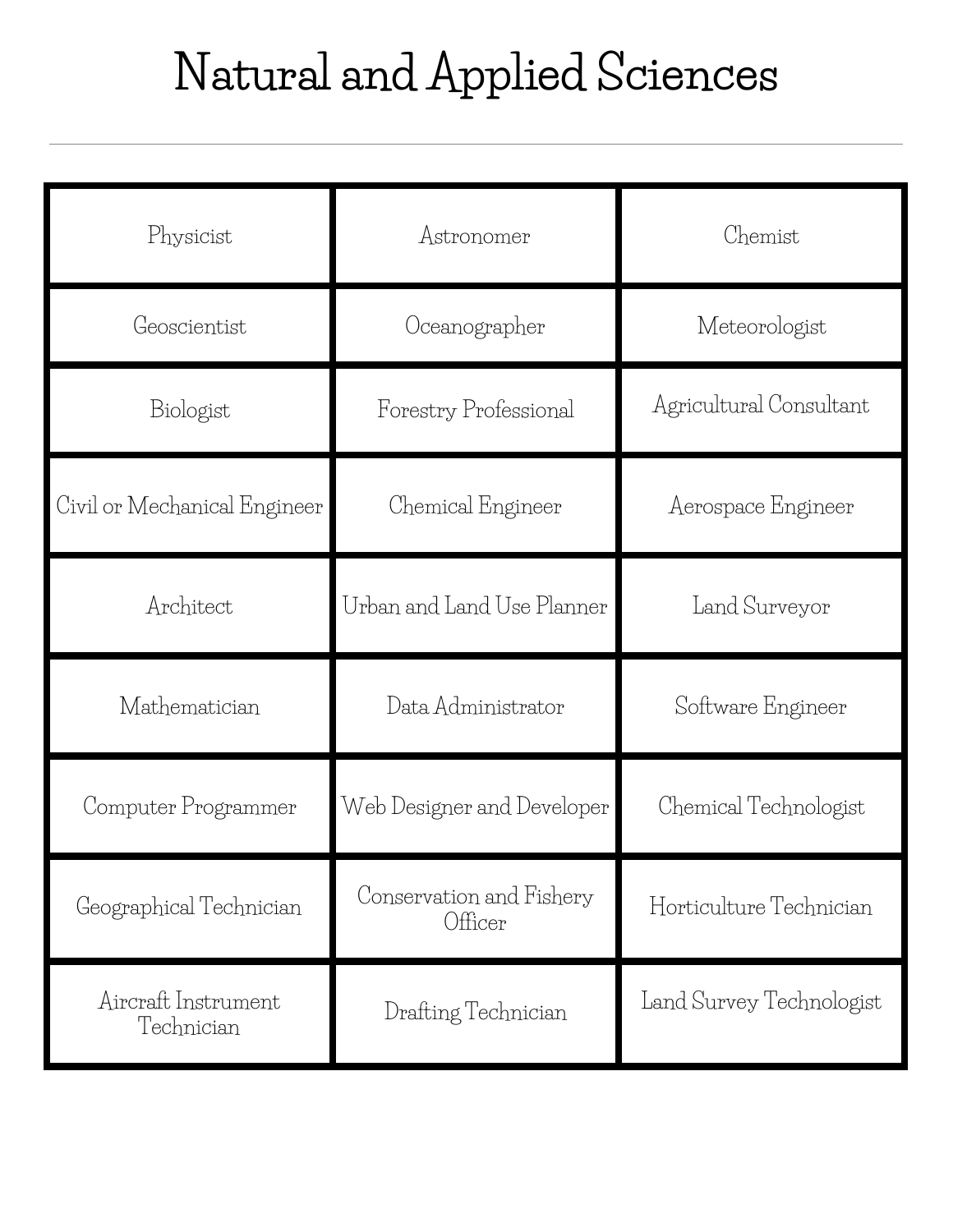### **Health**

| Nursing Coordinator      | Registered Psychiatric Nurse | Physician                          |
|--------------------------|------------------------------|------------------------------------|
| General Practitioner     | Dentist                      | Veterinarian                       |
| Optometrist              | Chiropractor                 | Health Diagnostic<br>Technician    |
| Pharmacist               | Dietician                    | Audiologist                        |
| Physiotherapist          | Occupational Therapist       | Medical Laboratory<br>Technologist |
| Animal Care Technologist | Respiratory Therapist        | Medical Radiation<br>Technologist  |
| Medical Sonographer      | Cardiology Technologist      | Denturist                          |
| Dental Hygienist         | Optician                     | Natural Healing Practitioner       |
| Licensed Practical Nurse | Massage Therapist            | Nursing Aide                       |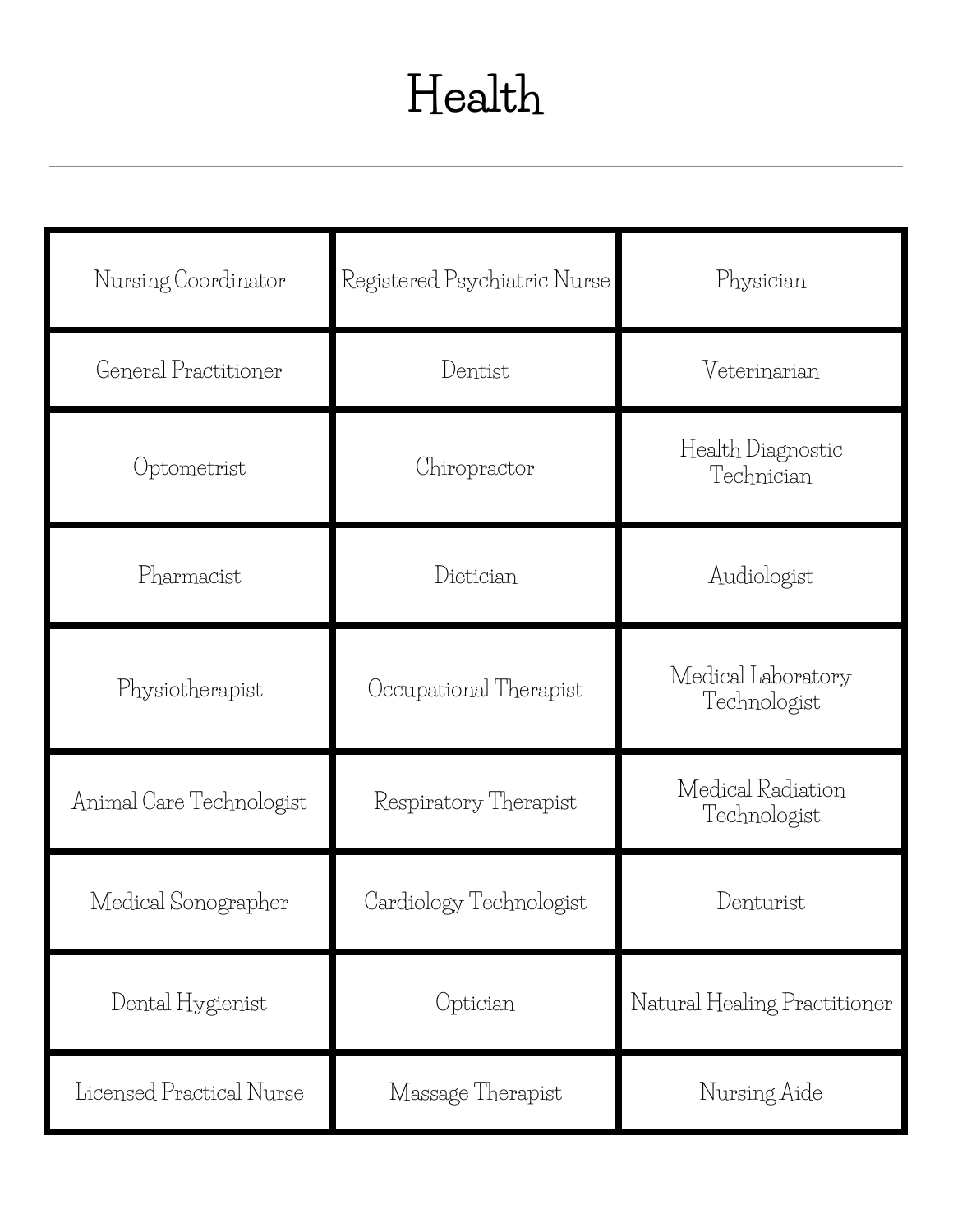#### **Education, Law and Social, Community and Government Services**

| University Professor       | Research Assistant           | College Instructor         |
|----------------------------|------------------------------|----------------------------|
| Secondary School Teacher   | Kindergarten Teacher         | Counsellor                 |
| Judge                      | Lawyer                       | Psychologist               |
| Social Worker              | Marriage Counsellor          | Probation Officer          |
| Employment Counsellor      | Policy Researcher            | Economist                  |
| Government Program Officer | Paralegal                    | Community Service Worker   |
| Early Childhood Educator   | Police Officer               | Firefighter                |
| Canadian Armed Forces      | Home Daycare Worker          | Educational Assistant      |
| Sherriff                   | Correctional Service Officer | By-law Enforcement Officer |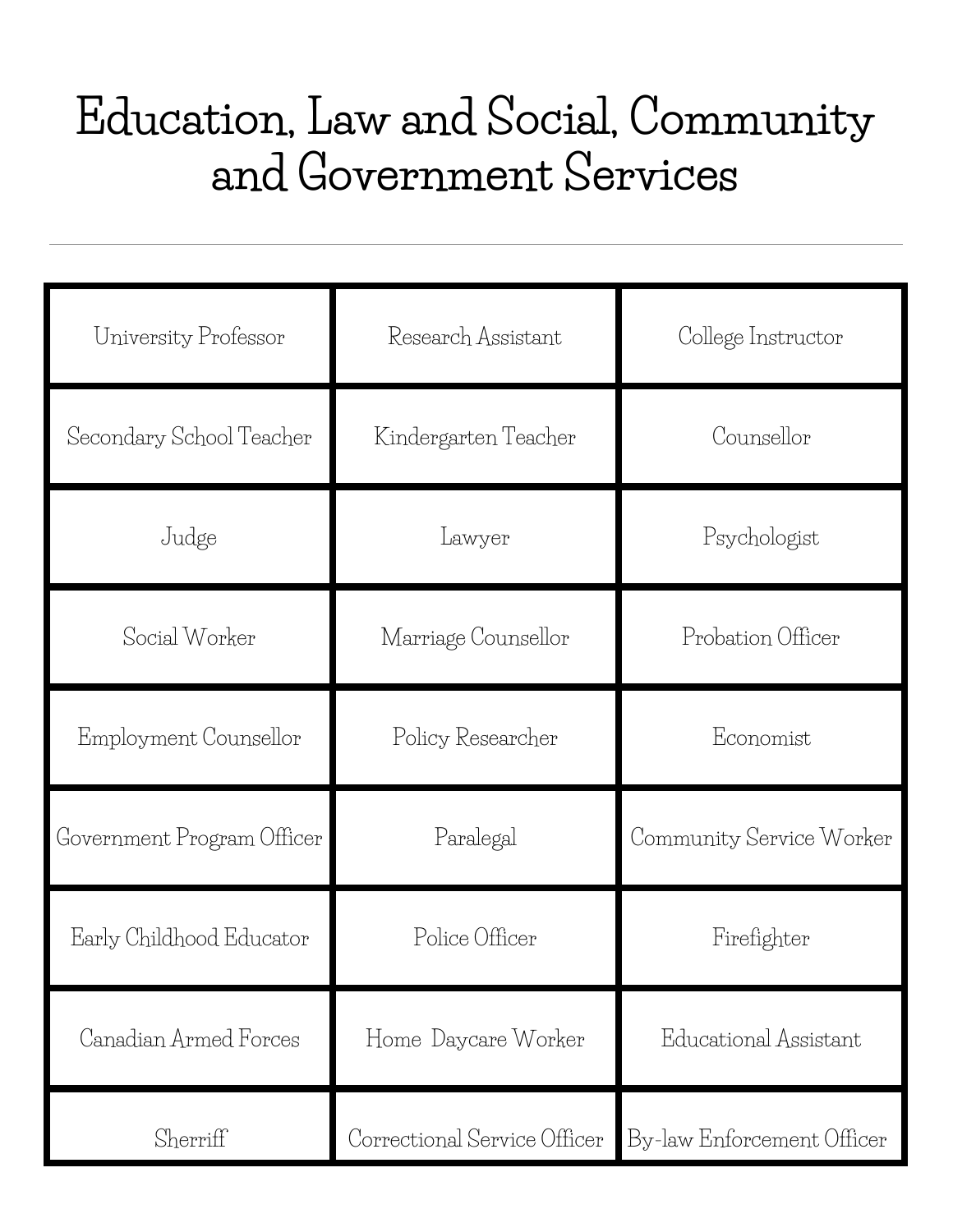# **Art, Culture, Recreation and Sport**

| Librarian            | Curator                                 | Archivist                 |
|----------------------|-----------------------------------------|---------------------------|
| Author               | Editor                                  | Journalist                |
| Translator           | Interpreter                             | Choreographer             |
| Theatre Director     | Musician                                | Dancer                    |
| Actor                | Painter or Sculptor                     | Public Archive Technician |
| Photographer         | Film Camera Operator                    | Sports Official           |
| Broadcast Technician | Audio and Video Recording<br>Technician | Announcer                 |
| Illustrator          | Interior Designer                       | Craftsperson              |
| Patternmaker         | Athlete                                 | Coach                     |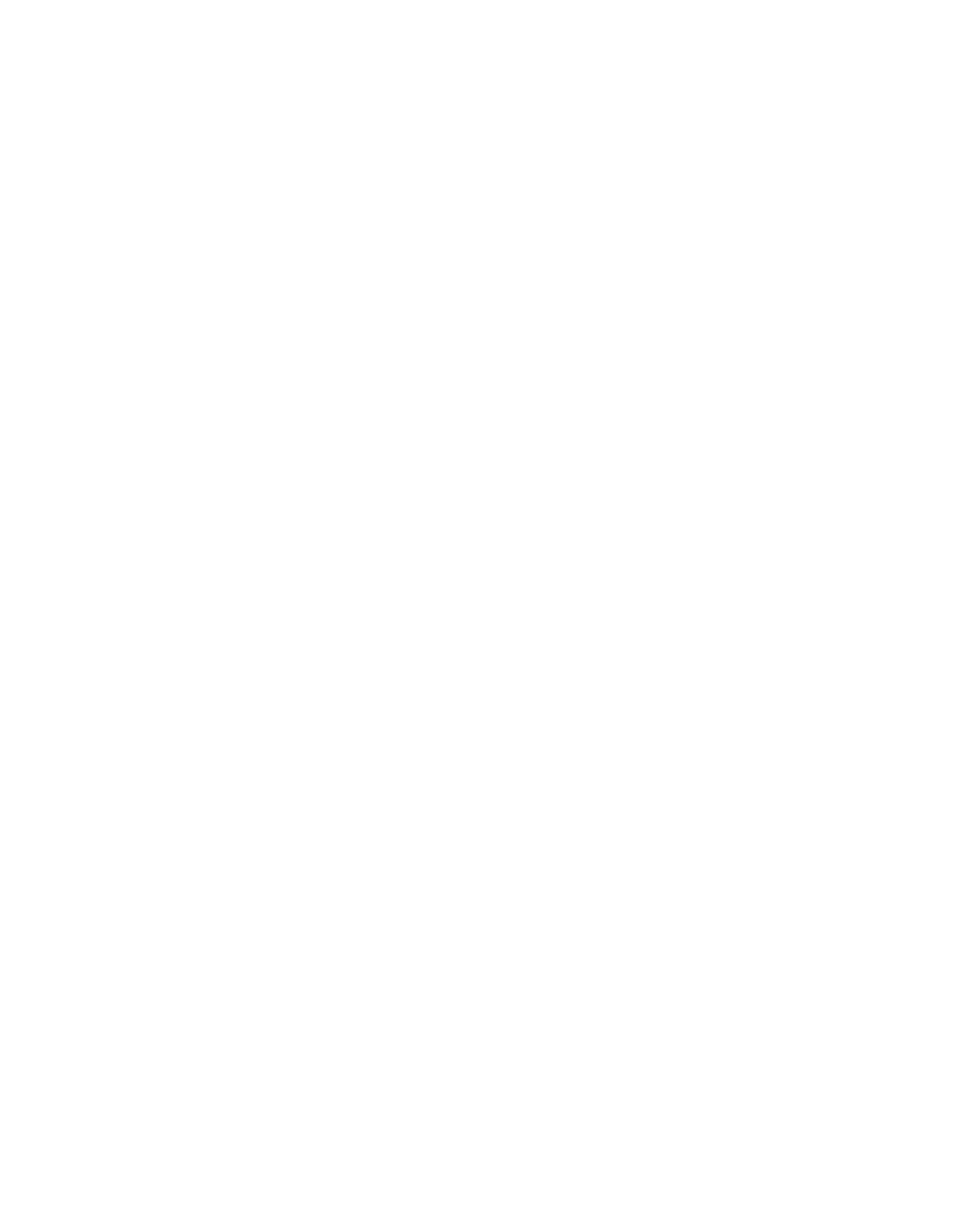## **Sales and Service**

| Retail Sales Supervisor   | Insurance Broker          | Real Estate Agent          |
|---------------------------|---------------------------|----------------------------|
| Food Service Supervisor   | Executive Housekeeper     | Front Desk Agent           |
| Information Service Agent | Cleaning Supervisor       | Chef or Cook               |
| Butcher or Fishmonger     | Baker                     | Hairstylist                |
| Tailor or Dressmaker      | Shoe Repairer             | Jeweller                   |
| Funeral Director          | Bartender                 | Travel Counsellor          |
| Flight Attendant          | Concierge                 | Outdoor Recreational Guide |
| Esthetician               | Security Guard            | Pet Groomer                |
| Cashier                   | Service Station Attendant | Amusement Park Operator    |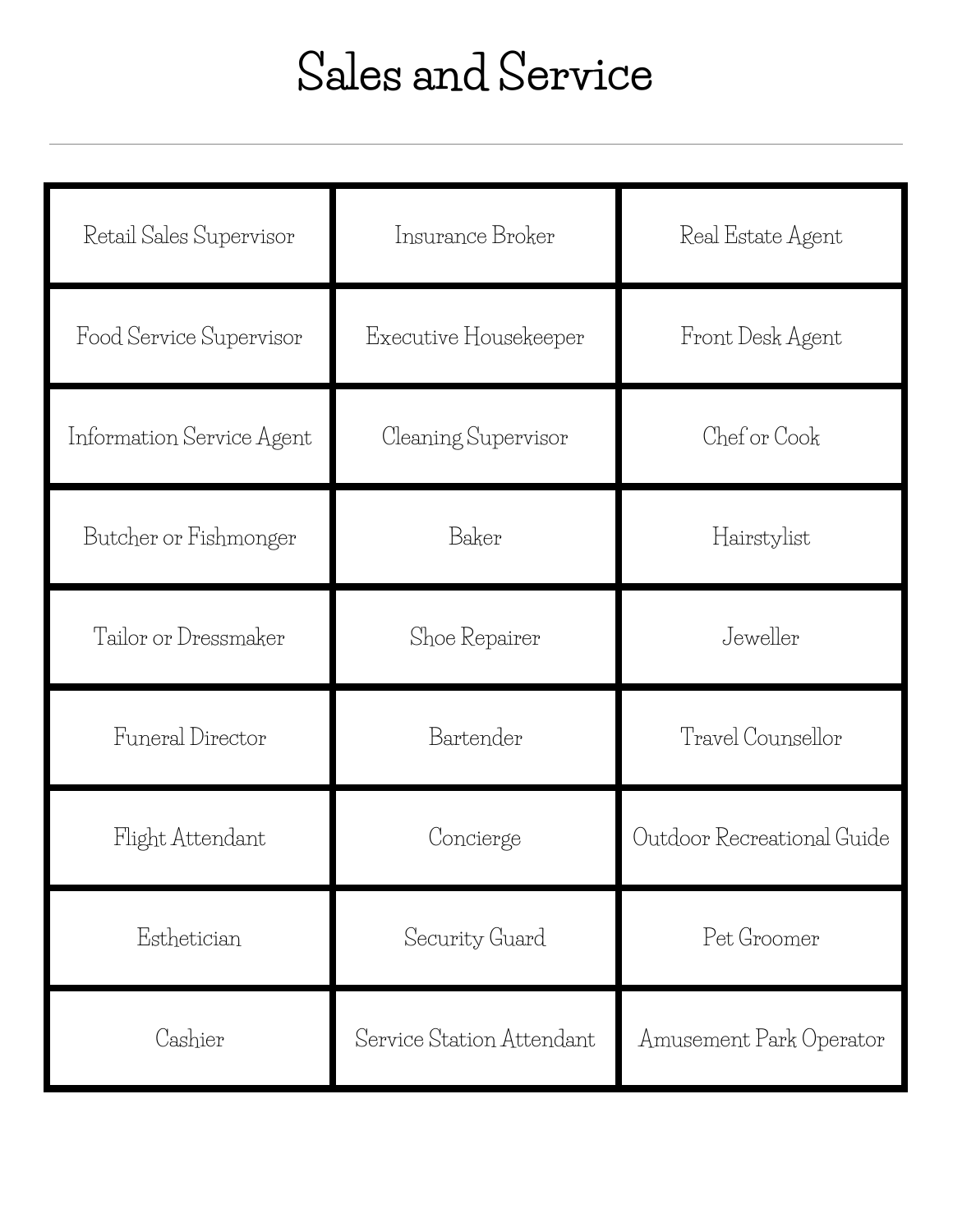### **Trades, Transport and Equipment Operators**

| Contractor                            | Electrician               | Pipefitter                        |
|---------------------------------------|---------------------------|-----------------------------------|
| Carpenter                             | Machinist                 | Tool and Die Maker                |
| Sheet Metal Worker                    | Boilermaker               | Metal and Platework<br>Fabricator |
| Ironworker                            | Welder                    | Power System Electrician          |
| Power Line and Cable<br>Worker        | Telecommunications Worker | Plumber                           |
| Gas Fitter                            | Cabinetmaker              | Bricklayer                        |
| Tilesetter                            | Roofer                    | Glazier                           |
| Insulator                             | Heavy Duty Mechanic       | Construction Millwright           |
| Heating and Refrigeration<br>Mechanic | Appliance Servicer        | Electrical Mechanic               |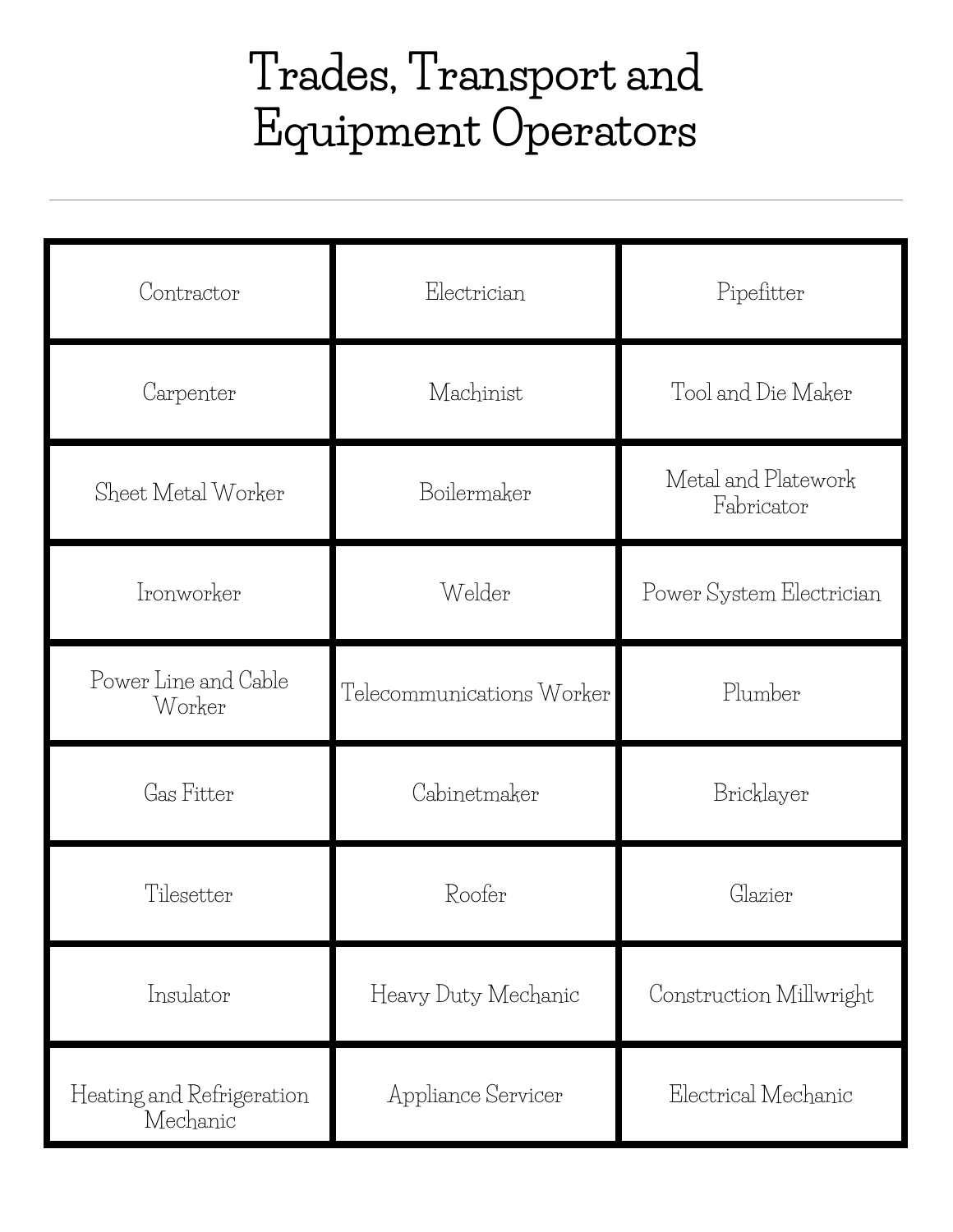### **Natural Resources, Agriculture and Related Production**

| Forestry Supervisor           | Miner                   | Oil and Gas Well Driller |
|-------------------------------|-------------------------|--------------------------|
| Logging Machinery Operator    | Farm Supervisor         | Landscaper               |
| Fisherman/woman               | Underground Mine Server | Chainsaw Operator        |
| Silviculture Worker           | Farm Worker             | Greenhouse Worker        |
| Fishing Vessel Deckhand       | Trapper/Hunter          | Harvesting Labourer      |
| Grounds Maintenance<br>Worker | Aquaculture Worker      | Mine Labourer            |